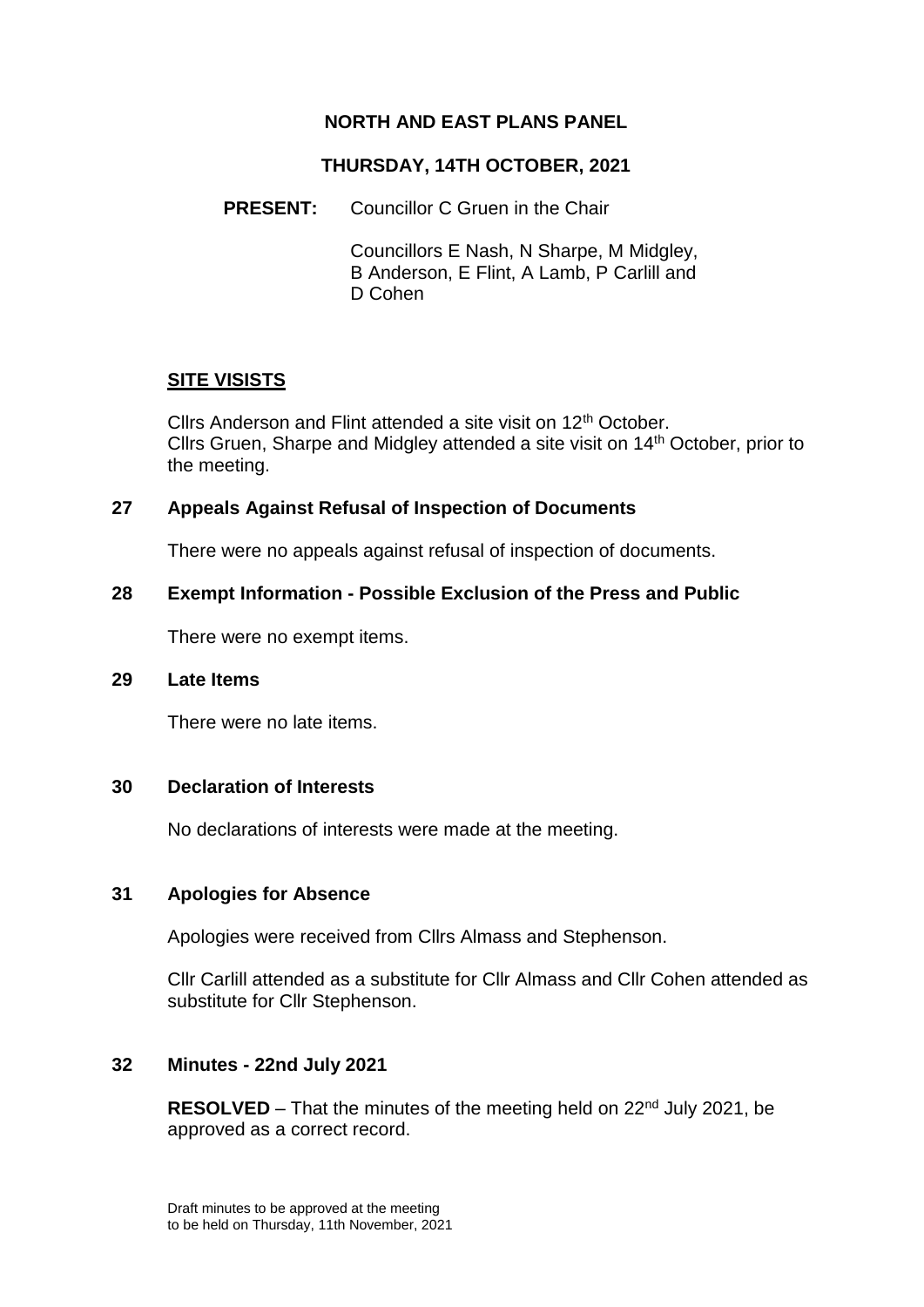## **33 18/06114/FU - One new agricultural worker's dwelling with attached garage at Land to the North of Trip Lane, Linton, Wetherby.**

With reference to the meeting of 27th May 2021, when Members deferred consideration of this item to allow officers to seek further information and advice on various aspects of the proposal.

The Chief Planning Officer has now submitted a further report which provided the responses of the applicant in respect of the re-development proposals on the site of the existing farmhouse in Collingham and additional queries raised by Members with regards to the proposal at Trip Lane.

Members had attended site visits on 12th October and on the morning of the meeting.

Photographs, slides and video footage were viewed during the presentation.

Members were informed of the following points:

- It was noted that an error had been made at Paragraph 17 of the report in relation to planning history. Members were asked to disregard the fourth bullet point – H31/249/74/ - Outline application to erect detached dwelling house, two workmen's cottages, fodder store, loose boxes and ancillary (Refused- 1974) as it did not relate to the application site but had been picked up by the system in error.
- Since the publication of the Plans Panel agenda, an email had been received from the applicant which was read out to the Panel.
- Members viewed a video which had been sent in by the applicant. The video showed a tractor and trailer being reversed out of the yard at Lilac Farm on to the main road. Submission and viewing of the video had been agreed to in advance at the Chair's discretion.
- The proposal was for a 4 bedroomed dwelling with attached garage to be built on land owned by the applicant. It was noted that the dwelling would have solar panels to the front of the dwelling with garden space also to the front.
- The application site is located on Trip Lane, Linton which is a cul-desac with a health spa located at the end and surrounded by agricultural fields. The application site currently has existing agricultural buildings, and the proposed dwelling would share access with these existing buildings.
- Members were advised that the site is located within Green Belt and, as such, any development on the site is to be regarded as inappropriate development. It is therefore necessary for the applicant to establish that very special circumstances exist, such that the harm by undertaking such inappropriate development is outweighed. For instance, very special circumstances could exist if the type of farming required twenty-four hour care of livestock or perishable produce. This had not been proved to be the case.
- Officers had discussed the additional information requested by Members with regards to the proposals for the site of the existing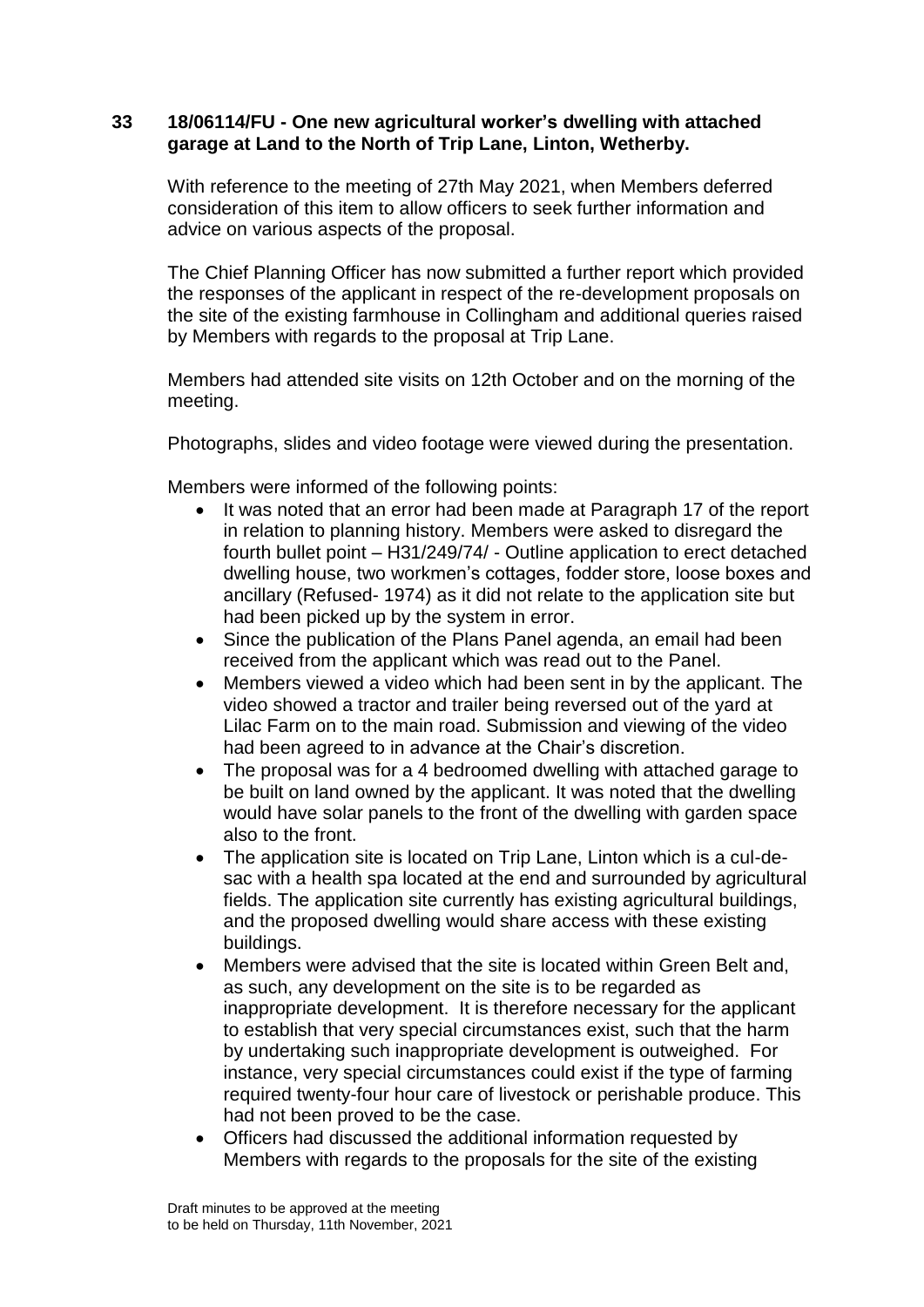farmhouse in Collingham and the response from the agent was set out at Paragraph 4 of the submitted report.

- Officers had also considered Members request for information on the granting of planning permission for similar proposals (that is, agricultural worker dwellings within the Green Belt). Detail of this had been provided to Members at Paragraph 6 of the submitted report, but an overview was provided by the Planning Officer.
- It was acknowledged that there was sympathy towards the applicant. However, officers had looked at the application in relation to planning policy. It was noted that the applicant had not proved any case as to the existence of very special circumstances, such as to outweigh what would otherwise be regarded as inappropriate development.

The Chair informed the meeting that extensive discussion had been had at the meeting in May and all additional questions had been discussed with the applicant. At this meeting there were therefore no representations from the applicant, however the applicant was in attendance and they were welcomed.

Officers responded to Members questions providing the following information:

- The video footage had been filmed on a Saturday morning at 11:00am.
- The applicant currently lives at a tenanted farm, known as Lilac Farm. The land on which the applicant is proposing to build is within their ownership. They already have agricultural buildings on the land that they own.
- Advice had been taken from the Agricultural Surveyor regarding the arguments proposed by the applicant to suggest very special circumstances existed. However, this was a high threshold established in national policy and guidance. In this regard, it was noted that Paragraphs 35-41 of the submitted report provided clarity on planning policy in relation to the building of farm dwellings in the Green Belt as set out in the National Planning Policy Framework 2021 and Planning Practice Guidance.
- There was no evidence that the tenanted dwelling would be lost in the short term. It was acknowledged that the current landowners of Lilac Farm had emailed to advise officers that they were waiting for vacant possession before making any decisions on future use of the land.
- It was acknowledged that the applicant had highlighted security of expensive machinery at the proposed site as being a current concern, with benefits to be gained if they could be close to the machinery once a dwelling was constructed if the proposal received permission. However, it was noted that inspectors at appeal would generally place security of machinery as a low priority and something that can be dealt with by other means. This is such that it is not to be regarded as an insurmountable problem, such that necessitates permitting development in the Green Belt.
- It was noted that, due to the applicant having landholdings at a number of other locations (including Lilac Farm and in York), even if the dwelling on this site received permission, there would still need to be trips made by the applicant to the other landholdings.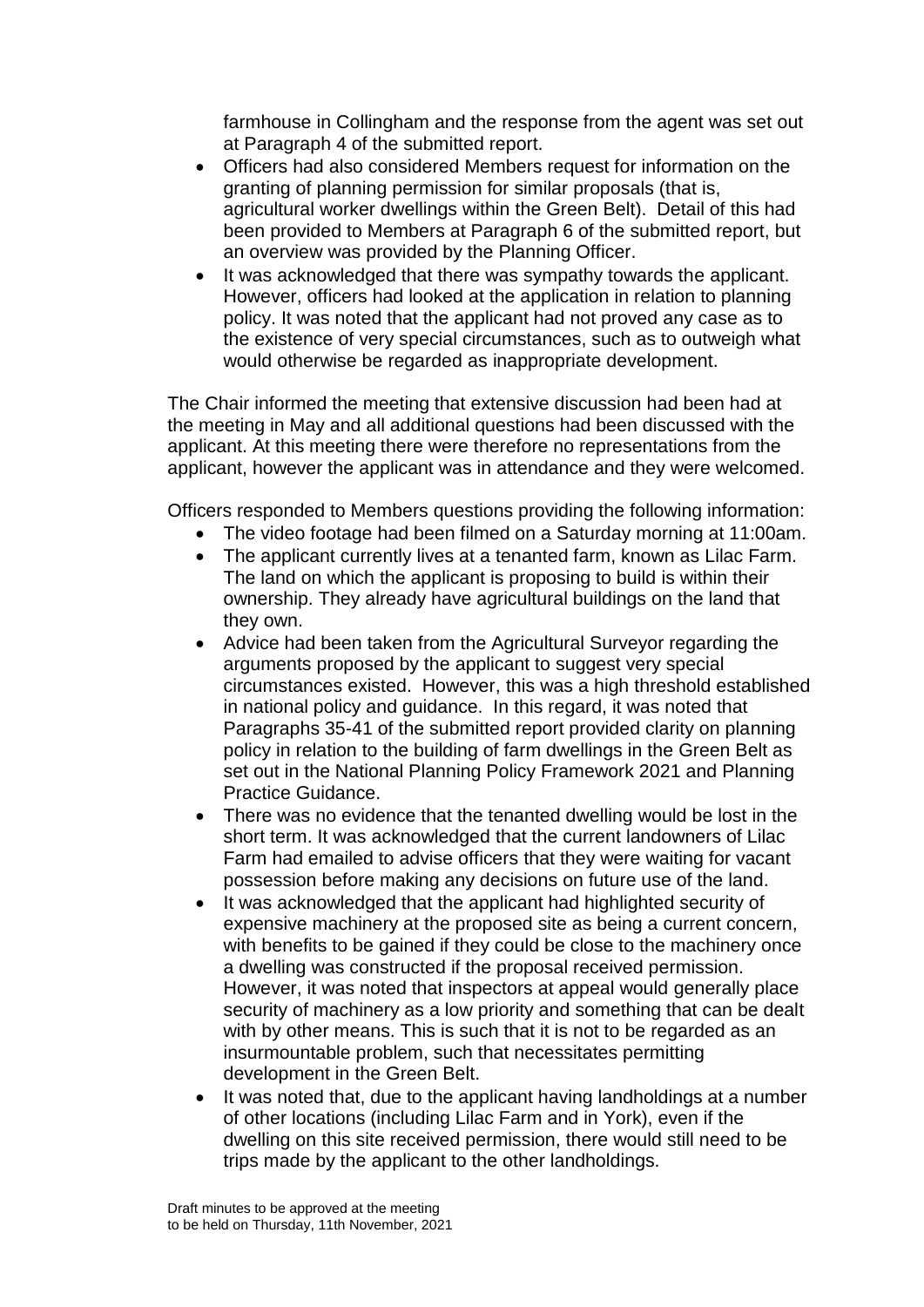- It was recognised that Linton Road on a Saturday morning may be quieter than other times during the week. The Highways Officer said that a recent survey of Linton Road showed approximately 200-300 cars per hour on weekdays which was small in comparison to other main roads. It was noted that no other data was not available at Panel.
- It was noted there was no further information in relation to costings for construction of a new dwelling at Trip Lane. It was acknowledged that house prices in the area were high, but the previous figure of £170,000 for construction of the new dwelling did appear extremely low if it was to be a completed 4-bedroom dwelling and with full access to services.
- Members were advised that Lilac Farm is a tenanted agricultural holding which has been tenanted by the family since 1967. The farming business is predominantly focussed on cultivating a mix of owned and tenanted arable land in different locations, including Lilac Farm, Trip Lane, York and Shadwell. Members were provided with an explanation of how a three generational tenancy usually operates, if in accordance with the relevant legislation. However, it was noted that officers had not seen the specifics of the applicant's lease in this instance.
- It was reinforced that no evidence had been provided to suggest that the tenancy would not or could not continue at Lilac Farm. These personal circumstances of the applicant had therefore been considered but could not be given any sort of substantial weight as – with no evidence of development at Lilac Farm being imminent – there was no pressing need shown for a dwelling at Trip Lane.
- It was noted that should a proposal come forward for development of Lilac Farm it would be considered by planning and it was thought unlikely that the whole 200 acres site would be proposed for development.
- Members were informed that Lilac Farm fields are in the Green Belt, only the house and buildings are outside the Green Belt. As such there would be no special planning protection on the house or buildings.

The North & East Area Planning Manager summarised officer responses to Members' questions and summarised the additional information received in relation to Member queries at the May 2021 Panel meeting.

Members comments included:

- It was not Members' role to question or interrogate the security of tenure available at Lilac Farm.
- The applicant had not established that there was an absolute need for the dwelling.
- Appeal decisions on similar applications suggested that the Planning Inspectorate would not support the application if it went to appeal. Do not therefore want to face a challenge if this application is allowed, as the necessary threshold of very special circumstances / need has simply not been demonstrated.
- Land in Green Belt areas is cheap because it is sold for agricultural purposes. It is not there for the building of dwellings, in a good location, at reduced cost.